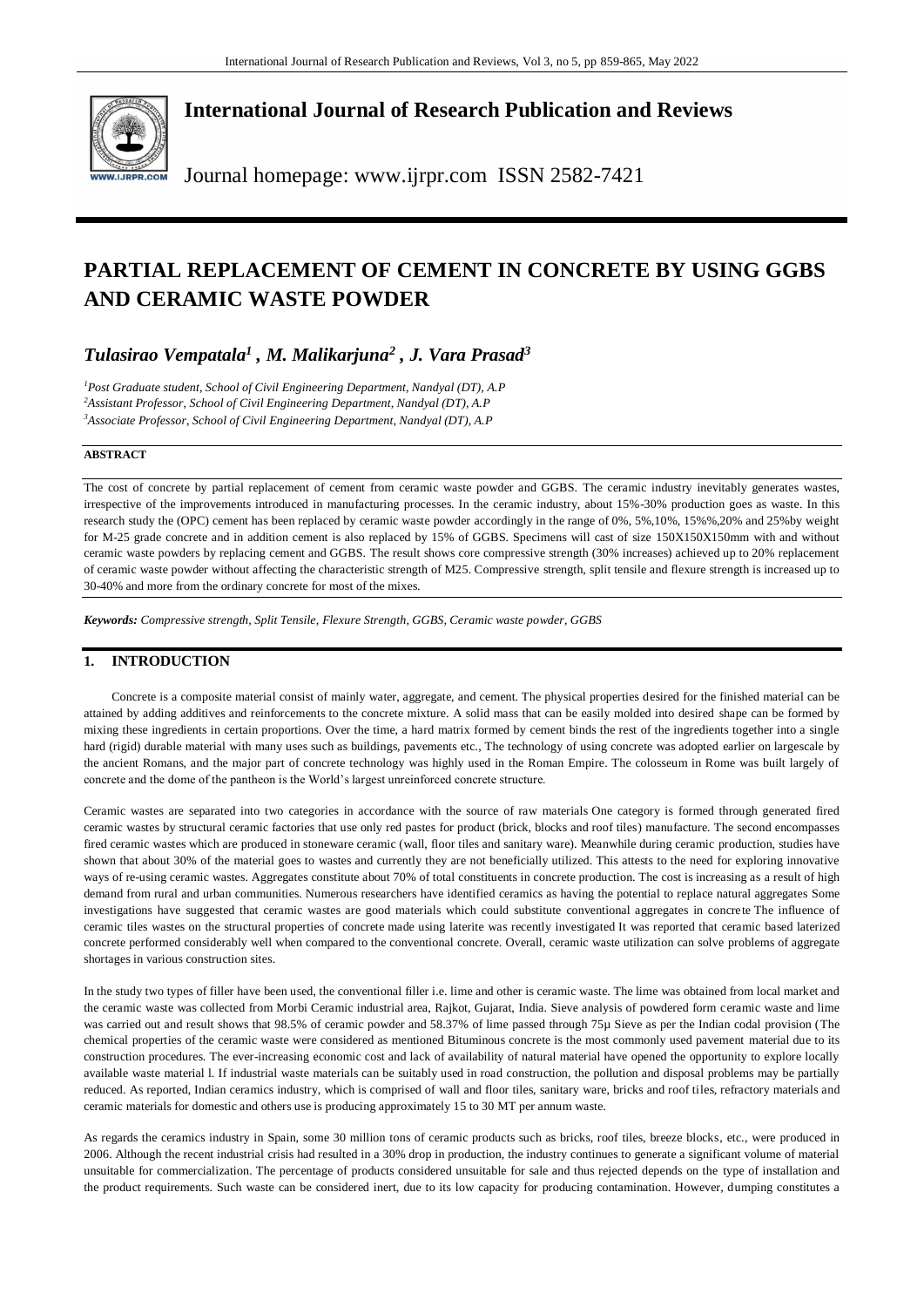- Breakage or deformation, which does not affect the intrinsic characteristics of the ceramic material.

Firing defects, due to excessive heat or insufficient heat (under-firing), faults particularly associated with the use of old kilns and which may affect the physico-chemical characteristics of the product

The ground Granulated Blast Furnace Slag is a of iron manufacturing industry. Iron ore, coke and limestone are fed into the furnace and molten slag floats above the molten iron at a temperature of approximately 15000C to 16000C as a resultant. The composition of molten slag about 30% to 40% SiO2 and about 40% CaO, which is nearly same to the chemical composition of Portland cement. The molten slag, is water-quenched unexpectedly, after the molten iron is trapped off which results within the formation of a glassy granulate. The molten slag includes specifically siliceous and aluminous residue. This glassy granulate is dried and floor to the required duration, that is known as ground Granulated Blast Furnace Slag (GGBFS)The production of GGBFS requires greater strength in comparison with the strength needed for the production of Portland cement. through replacing the Portland cement with GGBFS will consequences in discount of carbon dioxide gas emission. it is consequently an environmentally pleasant construction fabric. GGBFS from modern thermal electricity plants generally does not require processing previous to being incorporated into concrete and is consequently considered to be an environmentally free input material. we can replace about 80% of the Portland cement by using the use of GGBFS in concrete. GGBFS has characteristics of higher water permeability as well as advanced resistance to corrosion and sulphate attack. due to decrease heat hydration, it reduces the risk of thermal cracking. It has better durability, workability, reduces permeability to external organizations, which enables in making, placing and compaction less difficult. As a result, the service life of a structure is more desirable and the protection cost reduced.

There are many worldwide examples of using the GGBS concrete in the construction; following are some examples where the GGBS concrete were used.

- World Trade Centre in New York city with about 40% replacements.
- Airfield Pavement of Minneapolis Airport with about 35 % replacement.
- One of the largest aquarium- Atlanta,s Georgia Aquarium with about (20% to 70% replacements).
- Detroit Metro Terminal Expansion with about 30% Replacement.
- The Air Train linking New York's John Kennedy International Airport with Long
- Island Rail Road Trains with about 20%-30% replacements.
- Tsing Ma Bridg in Hong Kong city with about 59%-65% replacement. Above examples shows that the world is aware of the advantages of GGBS replacement in concrete.

The main aims of the replacement of GGBS are:

- To improve the durability
- Reduce the maintenance cost
- To increase the service life
- Increase the economy of the construction with using the cheaper material as replacement of the cement
- Reduce the cement consumption.

# **2. LITERATURE REVIEW**

1. **Bayram, Kasım Mermerdaş<sup>1</sup>**Current tendencies aimed at reducing negative environmental impacts and encouraging sustainable construction have resulted in ever increasing demands for the use of waste materials in the production of asphalt mixes. The basic objective of this research was to analyses research conducted so far with regard to the use of various waste materials as replacement for traditional fillers in asphalt mixes. The analysis of individual filler replacement in asphalt mixes was selected due high influence of filler on the quality of asphalt. According to research made by many authors, it can be concluded that waste glass, cement industry waste materials, concrete, bricks, ceramics, fly ash and other raw materials can be used as replacement for standard filler in bituminous mixes. It can also be concluded that the use of various non-conventional fillers should additionally be studied through construction of trial sections in order to enable better analysis of behavior of such asphalt layers in actual use. The use of various waste fillers in the production of asphalt mixes has led to the fall in the price of mixes, and in a more acceptable influence of asphalt industry on natural environment.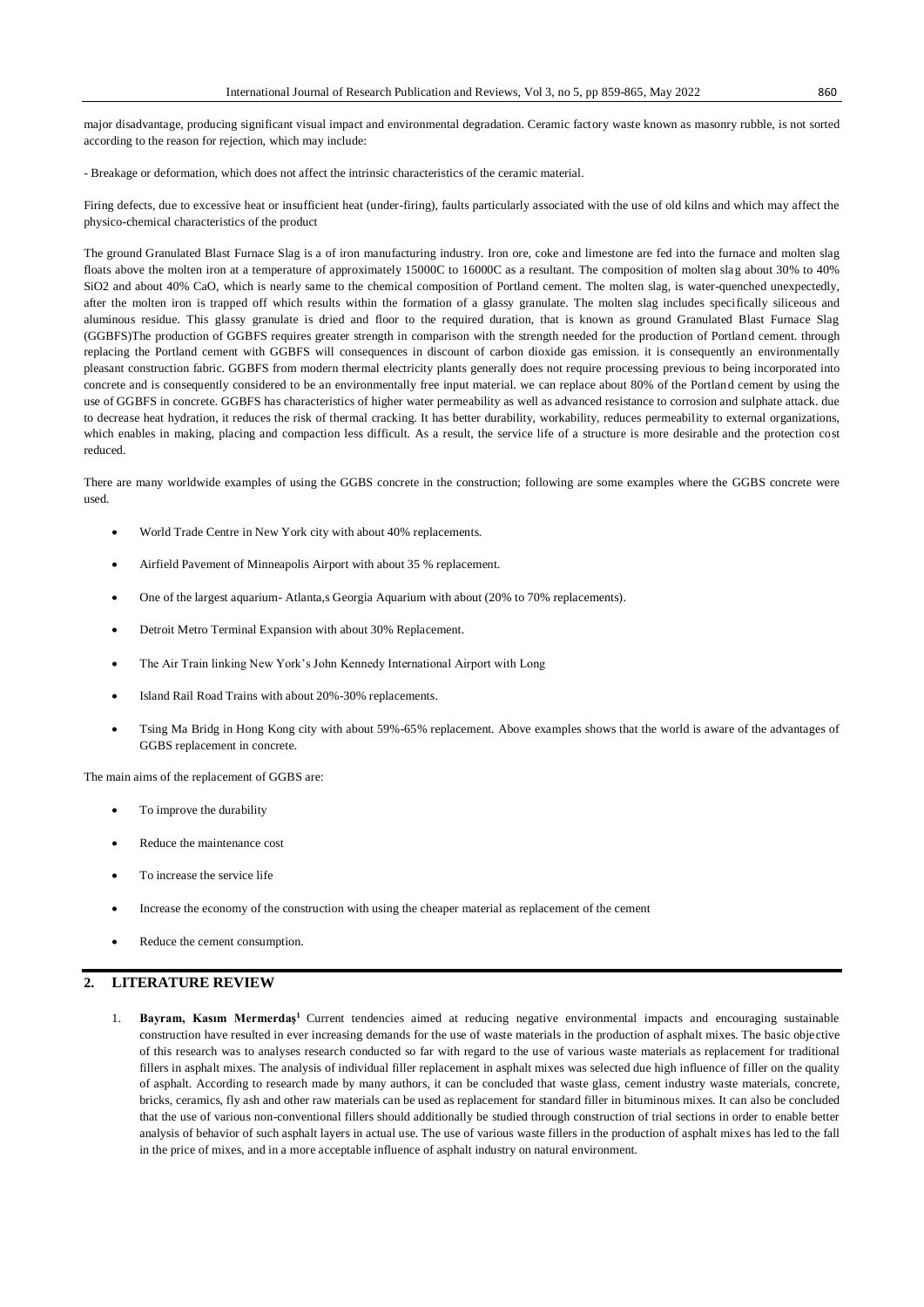- 2. **Wioletta et al.**<sup>2</sup> Studied about the properties of cement matrix modified with ceramic waste by the addition of ceramic filler (10%, 15% and 20% of cement mass) with Mortar and tested its consistency retention, workability retention, shrinkage test, freeze-thaw resistance test, flexural and compressive test (2,7,14,28 and 56 days).
- 3. **Jiménez et al.<sup>3</sup>**Tested the replacement of natural fine aggregate with ceramic waste in masonry mortar with the replacement of fine aggregate (0%, 5%, 10%, 20% and 40%) of natural sand with ceramic recycled fine aggregate in a ratio of 1:7 volumetric cement-toaggregate.
- 4. **Katzer et al.<sup>4</sup>**Did the strength performance comparison of mortar made with waste fine aggregate and ceramic fume with exchange of cement by ceramic fume (0%,10%,20%,30%,40% and 50%) along with w/c ratio equal to 0.50, 0.55 and 0.60 for each % group of concrete and tested consistency of fresh mix, density, compressive strength and flexural strength.
- 5. **Medina et al<sup>5</sup>** Tested sanitary ceramic wastes as coarse aggregate in eco-efficient concretes as partial replacement of natural coarse aggregate with ceramic coarse aggregate (15%, 20% and 25%) and performed consistency test and Hardened concrete properties (Mechanics and microstructures) like Compressive strength, X-ray Diffraction (XRD) and X-ray microanalyses (EDX).
- 6. **Hunchate et.al<sup>6</sup>**Tested the Compressive strength and split tensile strength of concrete with ceramic waste aggregate as a replacement of natural coarse aggregate by ceramic waste aggregate at 0%, 20%, 40%, 60%, 80% and 100%.
- 7. **Raval et al.<sup>7</sup>**Studied the replacement of OPC cement replaced by ceramic waste 0%, 10%, 20%, 30% 40%, & 50% by weight for M-30 grade concrete.
- 8. **Tavakoli et al.<sup>8</sup>**Tested the properties of concrete made with ceramic waste as the substitute for coarse aggregates with 0 to 40 percent and for sand with 0 to 100 percent of substation. Tested the 20%, 25%, 35%, 50%, 65%,75%,80%, and 100% replacement of natural aggregate with ceramic coarse aggregate in 40 Mpa concrete mix.
- 9. **Mandavi et.al.<sup>9</sup>**Tested the 10%, 20%, 30%, 40% and 50% replacement of natural sand with waste ceramic tiles and prepared M25 grade concrete
- 10. **D. Tavakolia, A. Heidari\*, b and M. Karimianb<sup>10</sup>** conducted by using ceramic wastage in concrete production causes no remarkable negative effect in the properties of concrete. The optimal case of using tile wastage as sand are amounts of 25 to 50 percent, besides, the best case of their use as coarse aggregate are as amounts of 10 to20 percent.

# **3. MATERIALS AND METHODOLOGY**

Ceramic Waste Powder and GGBS in place of cement by the percentage of 0%, 5%, 10%, 15%, 20% and25%. Slump cone test is used for performing workability tests on fresh concrete. And compressive strength test, split tensile strength and flexural strength is also conducted for 7-, 28,56 and 90-days curing periods by casting cubes to analyze the strength variation by different percentage of this waste materials. This present study is to understand the behavior and performance of ceramic waste powder in cement. The ceramic waste powder and GGBS are used to partially replace with cement by 0%, 5%, 10%, 15% 20%, 25% and 30%.

#### **Ordinary cement OPC:**

Ordinary Portland cement (Ultra tech cement) of 53 grade confirmative to IS: 12269-1987 remained used. It was tested for its physical properties as per IS 4031 (part II)-1988

#### **[Ceramic waste:](https://www.ijert.org/)**

[Ceramic waste is produced from ceramic bricks, roof and floor tiles and stoneware industries](https://www.ijert.org/)**[.](https://www.ijert.org/)** [Indian ceramic production is 100 Million ton per](https://www.ijert.org/)  [year. In the ceramic industry, about 15%-30% waste material generated from the total production. The principle waste coming into the ceramic industry](https://www.ijert.org/)  [is the ceramic powder, specifically in the powder forms. Ceramic wastes are generated as a waste during the process of dressing and polishing. Ceramic](https://www.ijert.org/)  waste powder is settled by sedimenta- [tion and then dumped away which results in environmental pollution.](https://www.ijert.org/)

#### **Coarse Aggregate:**

Crushed aggregates of less than 12.5mm size produced from local crushing plants were used. The aggregate exclusively passing through 12.5mm sieve size and retained on 10mm sieve is selected.

#### **Fine Aggregate:**

River sand locally available in the market was used in the investigation. The aggregate was tested for its physical requirements such as gradation, fineness modulus, specific gravity in accordance with IS: 2386-1963.

#### **Water:**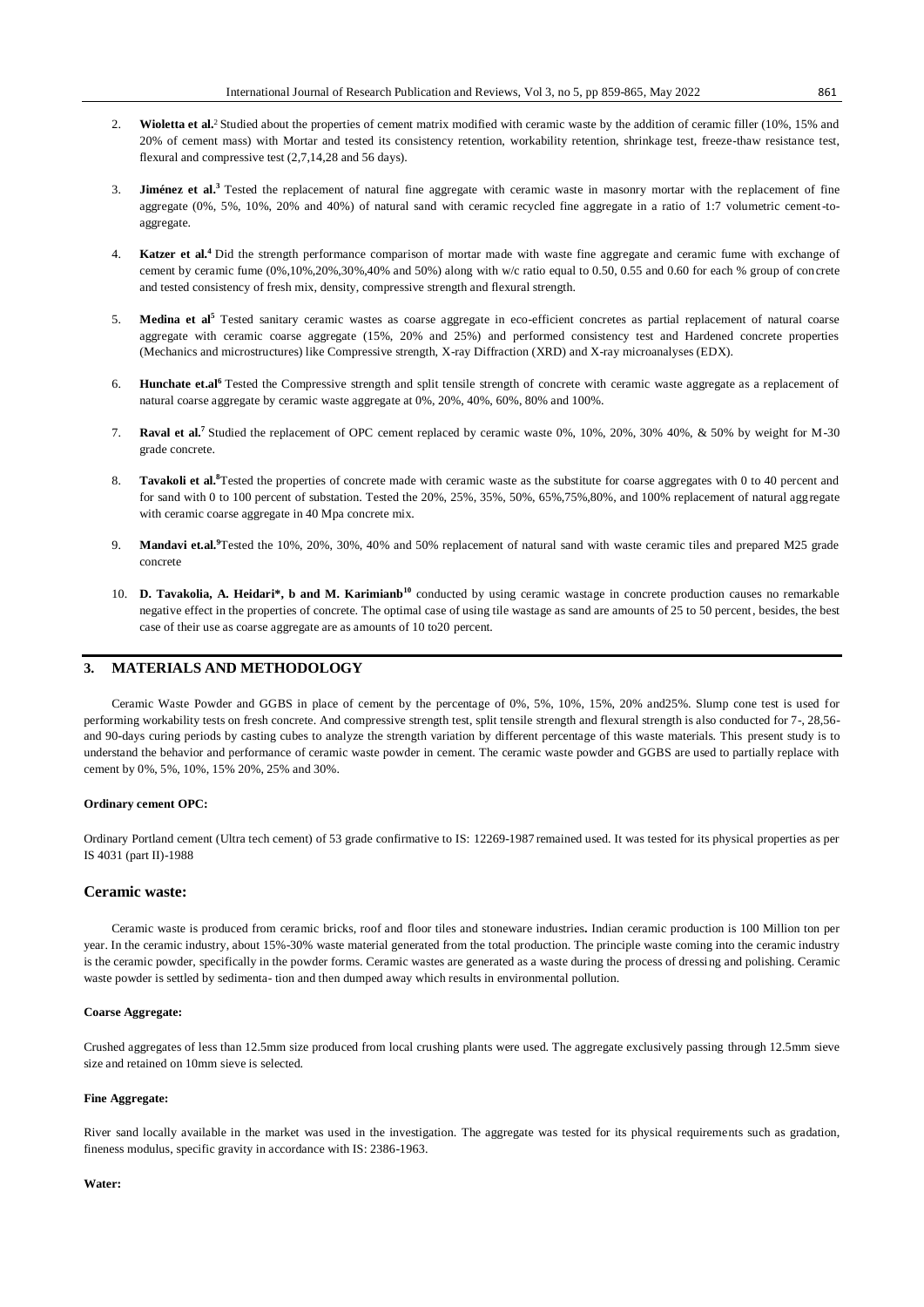Water plays a vital role in achieving the strength of concrete. It is practically proved that minimum water-cement ratio 0.35 is required for conventional concrete. Water participates in chemical reaction with cement and cement paste is formed and binds with coarse aggregate and fine aggregates. Potable water fit for drinking is required to be used in the concrete and it should have pH value ranges between 6 to 9.

### **GGBS**

The ground Granulated Blast Furnace Slag is a of iron manufacturing industry. Iron ore, coke and limestone are fed into the furnace and molten slag floats above the molten iron at a temperature of approximately 15000C to 16000C as a resultant. The composition of molten slag about 30% to 40% SiO2 and about 40% CaO, which is nearly same to the chemical composition of Portland cement. The molten slag, is water-quenched unexpectedly, after the molten iron is trapped off which results within the formation of a glassy granulate. The molten slag includes specifically siliceous and aluminous residue. This glassy granulate is dried and floor to the required duration, that is known as ground Granulated Blast Furnace Slag (GGBFS)The production of GGBFS requires greater strength in comparison with the strength needed for the production of Portland cement.

#### **Compressive Strength**

#### **Compressive strength results for 7, 28, 56, 90 days**

| % of Replacement | 7 Days Mpa | 14 Days Mpa | 28 Days Mpa | 56 Days Mpa | 90 Days Mpa |
|------------------|------------|-------------|-------------|-------------|-------------|
|                  |            |             |             |             |             |
| CWP0 & GGBS0     | 20.57      | 23.37       | 28.54       | 33.18       | 42.82       |
|                  |            |             |             |             |             |
| CWP5 & GGBS15    | 24.09      | 26.79       | 31.39       | 36.50       | 54.86       |
|                  |            |             |             |             |             |
| CWP10& GGBS15    | 26.27      | 29.05       | 32.8        | 39.52       | 56.30       |
|                  |            |             |             |             |             |
| CWP15&GGBS15     | 28.05      | 32.54       | 37.53       | 43.14       | 59.53       |
|                  |            |             |             |             |             |
| CWP20&GGBS15     | 28.05      | 32.54       | 37.53       | 43.14       | 59.53       |
|                  |            |             |             |             |             |
| CWP25&GGBS15     | 23.96      | 26.76       | 31.77       | 37.16       | 53.65       |
|                  |            |             |             |             |             |
| CWP30&GGBS15     | 21.16      | 22.78       | 26.74       | 33.27       | 44.12       |
|                  |            |             |             |             |             |



### **Fig: Comparision of Compressive strength results of M25 grade of concrete for 7,14, 28,56 and 90 days**

#### **Split Tensile Strength**

| % of Replacement | 7 Days Mpa | 14 Days Mpa | 28 Days Mpa | 56 Days Mpa | 90 Days Mpa |
|------------------|------------|-------------|-------------|-------------|-------------|
| CWP0 & GGBS0     | .67        | 1.97        | 2.18        | 2.56        | 2.63        |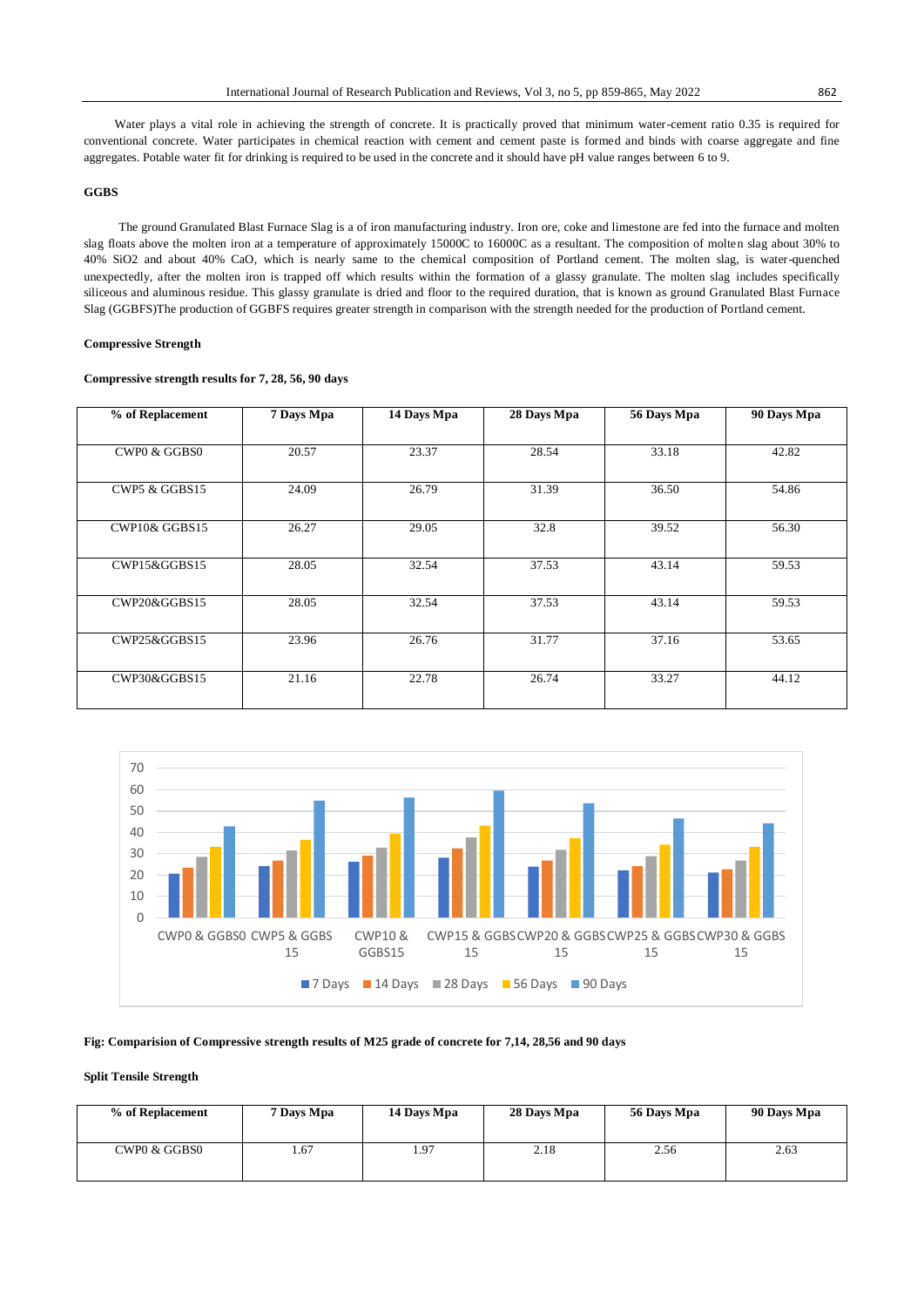| International Journal of Research Publication and Reviews, Vol 3, no 5, pp 859-865, May 2022 | 863 |
|----------------------------------------------------------------------------------------------|-----|
|----------------------------------------------------------------------------------------------|-----|

| CWP5 & GGBS15 | 1.68 | 1.99 | 2.19 | 2.61 | 2.71 |
|---------------|------|------|------|------|------|
| CWP10& GGBS15 | 1.69 | 2.10 | 2.24 | 2.63 | 2.80 |
| CWP15&GGBS15  | 1.71 | 2.17 | 2.26 | 2.65 | 3.01 |
| CWP20&GGBS15  | 1.69 | 2.09 | 2.21 | 2.59 | 2.60 |
| CWP25&GGBS15  | 1.67 | 2.09 | 2.21 | 2.52 | 2.56 |
| CWP30&GGBS15  | 1.61 | 1.88 | 2.07 | 2.47 | 2.51 |

# **Graph: Comparison of Split tensile strength results for M25 grade of concrete 7,14, 28, 56 and 90 days**



# **FLEXURAL STRENGTH**

| % of replacement          | 28 days (Mpa) | 56 days (Mpa) | 90 days (Mpa) |
|---------------------------|---------------|---------------|---------------|
| CWPO & GGBSO              | 3.43          | 3.53          | 3.58          |
| CWP5 & GGBS15             | 3.59          | 3.68          | 3.79          |
| <b>CWP10 &amp; GGBS15</b> | 4.29          | 4.43          | 4.62          |
| <b>CWP15 &amp; GGBS15</b> | 4.53          | 4.62          | 4.79          |
| <b>CWP20 &amp; GGBS15</b> | 3.69          | 4.20          | 4.36          |
| <b>CWP25 &amp; GGBS15</b> | 3.20          | 3.86          | 3.97          |
| <b>CWP30 &amp; GGBS15</b> | 3.12          | 3.61          | 3.76          |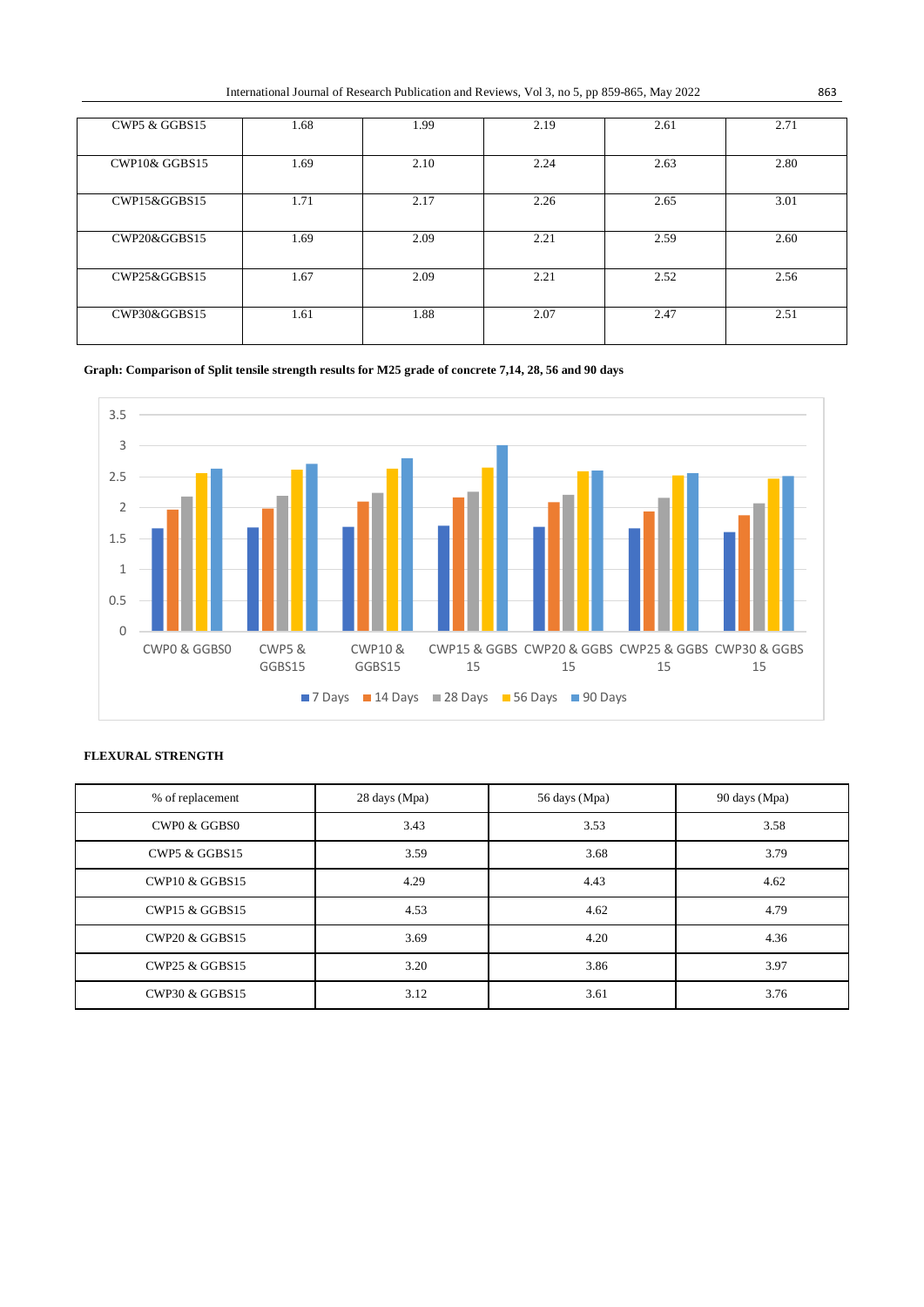

#### **Graph: Comparison of Flexural strength results for M25 grade of concrete 28,56 and 90 days**

# **4. CONCLUSIONS**

The following conclusions are made based on the experimental investigations on compressive strength and split tensile strength and flexural strength considering the environmental aspects also:

Depending upon above results and methodology adopted following conclusion were made regarding properties of concrete incorporating waste ceramic waste powder and GGBS

- It is found that compressive strength of concrete mix increases with increase in the percentage waste ceramic powder and GGBS compared to regular concrete 90 days after curing was maximum for 15 % replacement after that it reduces.
- It is also found that split tensile strength increases with increase in percentage of waste ceramic powder and GGBS up to 15 % replacement after that it reduces.
- It is also found that Flexural strength strength increases with increase in percentage of waste ceramic powder and GGBS up to 15 % replacement after that it reduces.
- Workability of concrete mix increases with increase in percentage of waste ceramic powder and GGBS as compare to conventional concrete.
- As waste ceramic waste powder from construction industries therefore both wastes can be effectively use in concrete mix hence an ecofriendly construction material.

# **REFERENCES**

- [1] Abdullah, m., hussin, k., ruzaidi, c. And ramly, s. (2006). "Con- crete Ceramic Waste Slab (CCWS)" Journal of Engineering Re- search & Education Vol. 3, (139-145) Kolej Universiti Keju- ruteraan Utara Malaysia
- [2] Amin, K., Sibak, H., Sherbiny S., and Abadir, M. (2016). "An Overview of Ceramic Wastes Management in Construction" In- ternational Journal of Applied Engineering Research, ISSN 0973–4562, Volume 11, Number 4, pp 2680–2685 © Research India Publications.
- [3] Dieu, G. (2015). "Utilization of High Calcium Fly Ash as Filler Materials in Concrete Bituminous Mixes for Flexible Pave- ment.", International Journal for Scientific Research & Devel- opment,Vol. 2.
- [4] Fatima, E., Sahu, S., Jhamb, A. and Kumar, R. (2014). "Use of Ceramic Waste as Filler in Semi-Dense Bituminous Concrete.", American Journal of Civil Engineering and Architecture, Vol. 2, No. 3, 102-106, Education Publishing DOI:10.12691/ajcea-2-3- 2.
- [5] Kara, C. and Karacasu, M. (2015). "Use of Ceramic Wastes in Road Pavement Design.", Proceedings of the World Congress on New Technologies, Barcelona, Spain, Paper No. 226.
- [6] Kofteci, S. and Kockal, N. (2014). "Using Marble Wastes as Fıne Aggregate in Hot Mix Asphalt Production.", Civil, Struc- tural And Construction Engineering, ISBN: 978-1-63248-020-0.